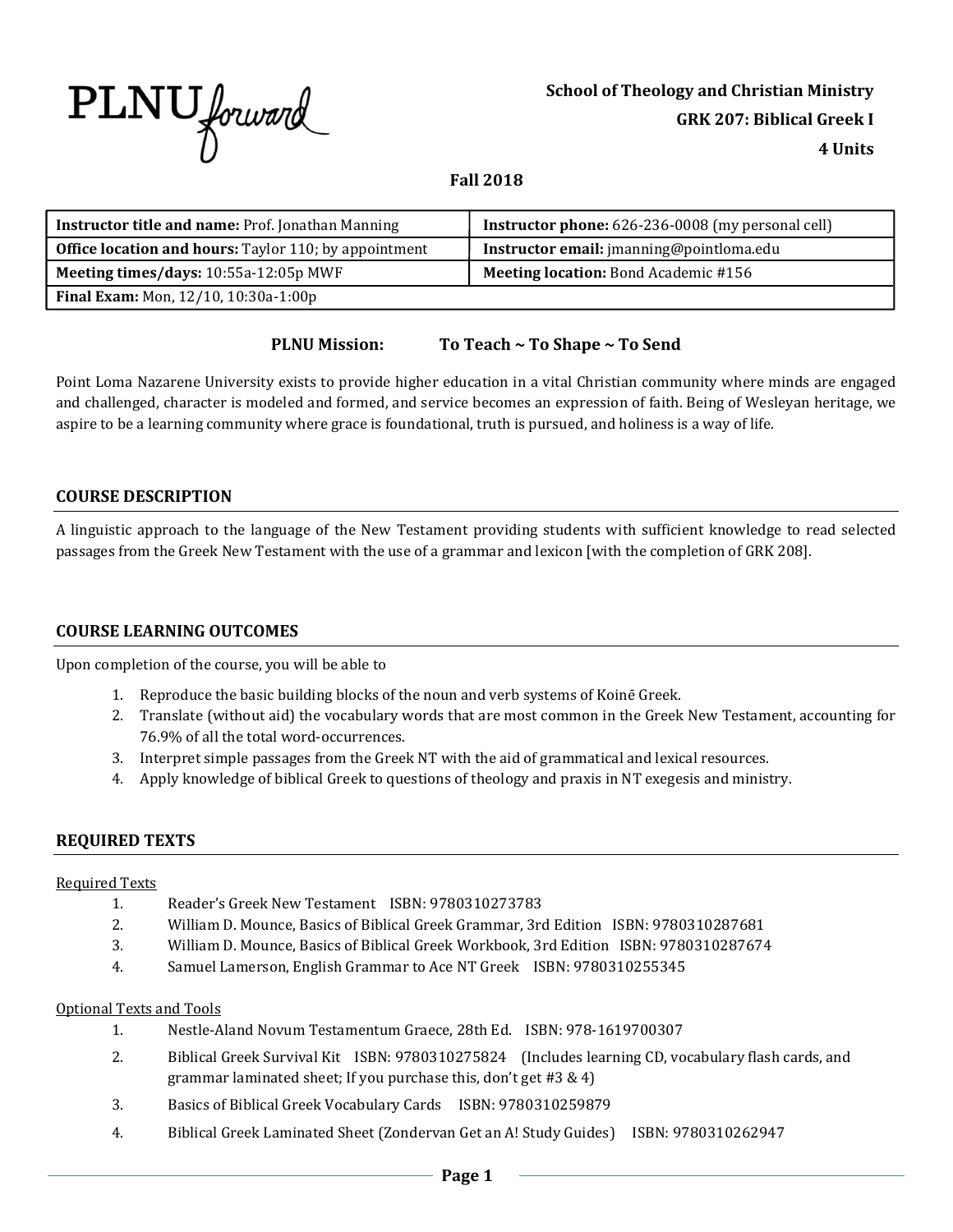### **Assignment Distribution by Points and Percentage:**

|                                      |                        | (15%)     |
|--------------------------------------|------------------------|-----------|
| • Class Attendance and Participation | $(50$ points)          |           |
| • Checkup Online Tests               | $(100 \text{ points})$ |           |
|                                      |                        | (15%)     |
|                                      |                        | $(10\%)$  |
|                                      |                        | (30%)     |
|                                      |                        | $(10\%)$  |
|                                      |                        | (20%)     |
|                                      |                        | $(100\%)$ |

# **Grading Scale:**

|                                                                                           |  | $89\% - 87\% = B + 79\% - 77\% = C + 69\% - 67\% = D +$ |  |  |
|-------------------------------------------------------------------------------------------|--|---------------------------------------------------------|--|--|
| $100\% - 93\% = A$ $86\% - 83\% = B$ $76\% - 73\% = C$ $66\% - 63\% = D$ $59\% - 0\% = F$ |  |                                                         |  |  |
| $92\% - 90\% = A - 82\% - 80\% = B - 72\% - 70\% = C - 62\% - 60\% = D -$                 |  |                                                         |  |  |

### **Assignment Details:**

Daily Work (worth 150 points total; 25 for attendance, 25 for participation, 100 for checkup online tests):

Understanding Greek absolutely requires faithful class attendance. Further, the work that results in skilled translation of Greek is not glamorous, consisting of day-in-day-out studying, reading the textbook, listening/participating in class, taking notes in class, thoroughly completing the workbook and translation assignments, and asking questions. In some ways, learning Greek is more like playing a sport or musical instrument than like learning chemistry or taking a literature class. Sure, you can cram or fake your way through one day's tasks—asking a friend for the answers is the equivalent to only doing push-ups when the coach's eyes are on you or playing an instrument quieter to divert attention—but there is NO faking the final result. In Greek, this requires the continuous accumulation of skills that results in a thorough understanding of grammar, vocabulary, and an ability to translate. To ensure that you are progressing in integrating your knowledge (not just scraping by day by day) you will have 5 online mini-tests (the checkup tests) for self-assessment and for a grade. Reviewing the homework exercises from the Workbook will constitute a significant portion of class time each day. Evaluating, correcting, and asking questions are necessary steps in learning an ancient language. Homework and textbook reading are due most class days, according to the calendar below. Failure to keep up with homework daily will result in likely failure and frustration; learning Greek requires daily work.

**Attendance (25 points):** From the PLNU Attendance Policy: "Regular and punctual attendance at all classes is considered essential to optimum academic achievement." (See complete university-wide class attendance policy under "Academic and General Policies" in the PLNU catalog: https://catalog.pointloma.edu/)

| 41 (1 session = $2.4\%$ of total sessions)                                                                 |
|------------------------------------------------------------------------------------------------------------|
|                                                                                                            |
| 2 tardies will count as one unexcused absence. Please arrive to class on time.                             |
| Unexcused absence #1-2: 5% of sessions missed. Does not count against attendance grade.                    |
| Unexcused absence #3-5: 12% of sessions missed. Attendance grade reduced by 9 per day.                     |
| More than $20\%$ of sessions ( $>= 9$ ) missed for any reason: Student may be de-enrolled from the course. |
| No grade reduction. Requires a note or other documentation from a health professional or                   |
| <b>professor/coach</b> (for sickness or official PLNU scheduled event). Notes from the PLNU Wellness       |
| Center are accepted, and if you are sick enough to miss class, you are strongly encouraged to go           |
| there.                                                                                                     |
| Students with zero tardies and zero unexcused absences at the end of the semester will earn 1% of          |
| extra credit toward the final course grade.                                                                |
|                                                                                                            |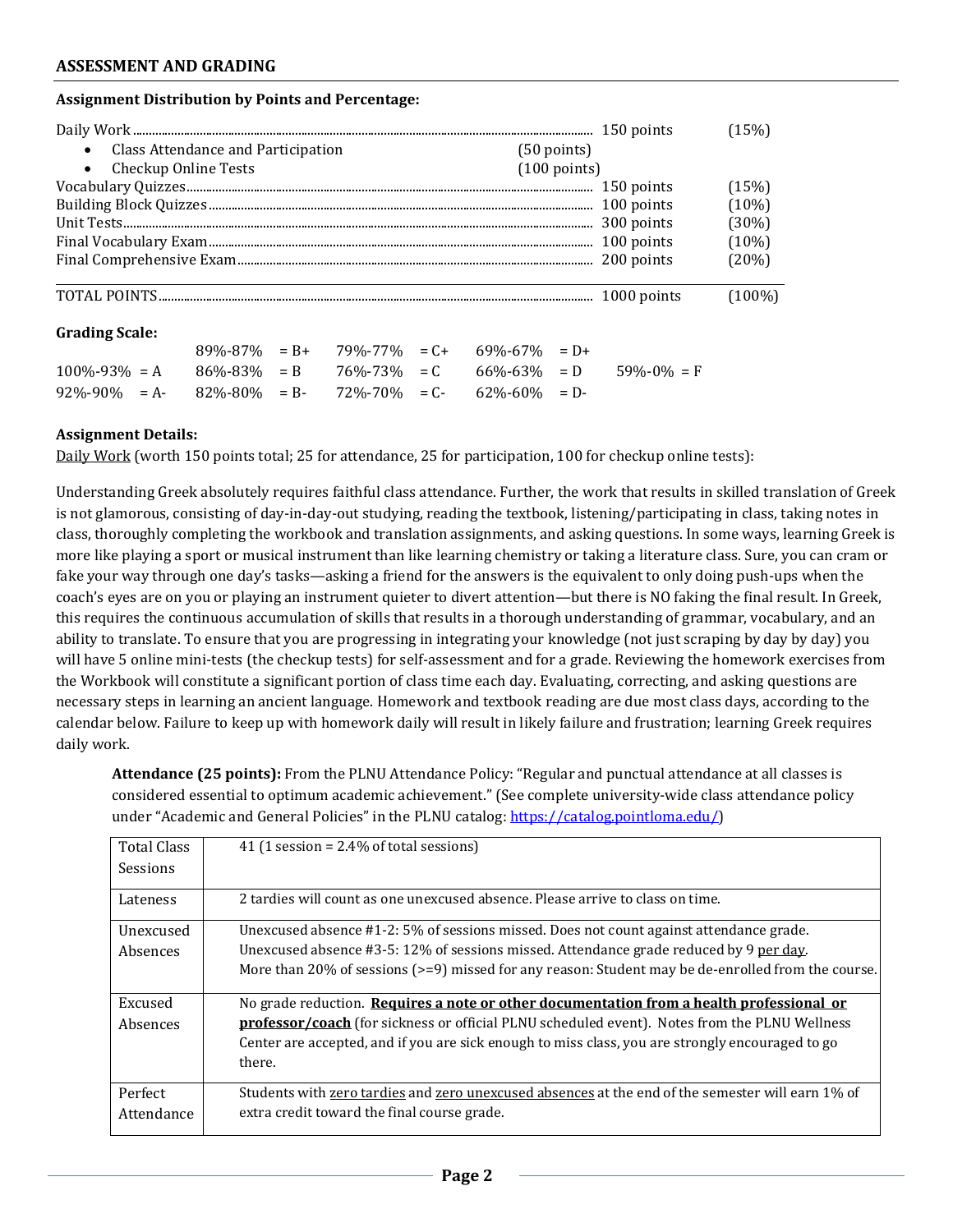**Participation (25 points):** To learn Greek, daily work is essential. Students will be accountable in class for assigned work (e.g., workbook exercises, vocabulary mastery, etc.) via verbal exchanges and board demonstrations, in addition to tests/quizzes. When we work together in class, perfection is not the point, since we learn a substantial amount from getting things wrong, but it is impossible to meaningfully learn the material if it's not being practiced outside of class. Students should therefore come to class ready to demonstrate their knowledge and preparation on a daily basis.

Q: What will earn me the maximum participation grade?

A: Working outside of class to learn the material via workbook exercises and vocabulary memorization, speaking up in class (productively), asking questions, not being distracting to others, staying off screen devices

Q: What will reduce my participation grade?

A: Arriving to class unprepared, remaining quiet during most class sessions, never asking questions, distracting others, using screen devices

**Checkup Online Mini-Tests (100 points; 5 tests @ 25 points each, top 4 scores counted)**: These tests give you the opportunity to regularly assess your progress and identify areas of weakness that require your attention.

Vocabulary Quizzes (worth 150 points total; 12 quizzes @ 15 points each, top 10 scores counted): To truly use a language, some things must be memorized. Greek is "old school" that way. You'll never have joy in reading Greek if you are constantly googling or fumbling with an app because you sort of get how it works, but don't have any words or grammar committed to memory. By the course's end, students will be responsible for every vocabulary word in chs. 4-24 of Mounce's *Grammar*. The chapters will be (unevenly) divided into twelve weekly quizzes. Any vocabulary word from a previous chapter is eligible on a vocabulary quiz: review is essential.

Building Block Quizzes (worth 100 points total; 7 quizzes @ 10 points each + addl quizzes worth 30 points): The material covered in these quizzes is so basic to Greek translation that it must be mastered. Only perfect scores on building block quizzes will be accepted for a student's grade; this is the foundation for further Greek comprehension. Extra credit is awarded to students who reproduce the building block perfectly on the first try. Retake opportunities are provided to students who require them; students must pass the quiz within two weeks of the scheduled quiz date.

Unit Tests (worth 300 points total; 3 tests @ 100 points each): Due to the volume of material covered in this introductory language course, three unit tests will take place according to the course schedule below. The logic behind frequent tests is threefold: (1) frequent tests hold students accountable to study and maintain Greek knowledge, (2) frequent tests are shown to benefit recall and to make learning more durable, and (3) frequent tests allow the instructor to evaluate student comprehension and to locate gaps in students' understanding for further focus.

Final Vocabulary Exam (worth 100 points): This in-class exam will cover words from Mounce's *Grammar* chs. 4-24.

Final Comprehensive Exam (worth 200 points): Any material covered in the course is eligible for inclusion on the final exam. The exam will be entirely **closed-book**. There will be a review before the exam.

## Extra Credit:

In addition to the perfect attendance bonus (see above), you may earn extra points in the following ways:

- 1. Complete and return your Student Information Sheet (see the back of the syllabus) for 2 points.
- 2. Theological/Biblical Studies events go on frequently at PLNU and in our larger community. Attend an author lecture, reading, or forum and write a 1-2 page critical analysis and reflection over what was said and how it might apply to our course material. This will earn you up to  $+1\%$  of the total class grade (you can do this up to 3 times for credit). If you are unsure whether a particular event might count for credit, ask the professor.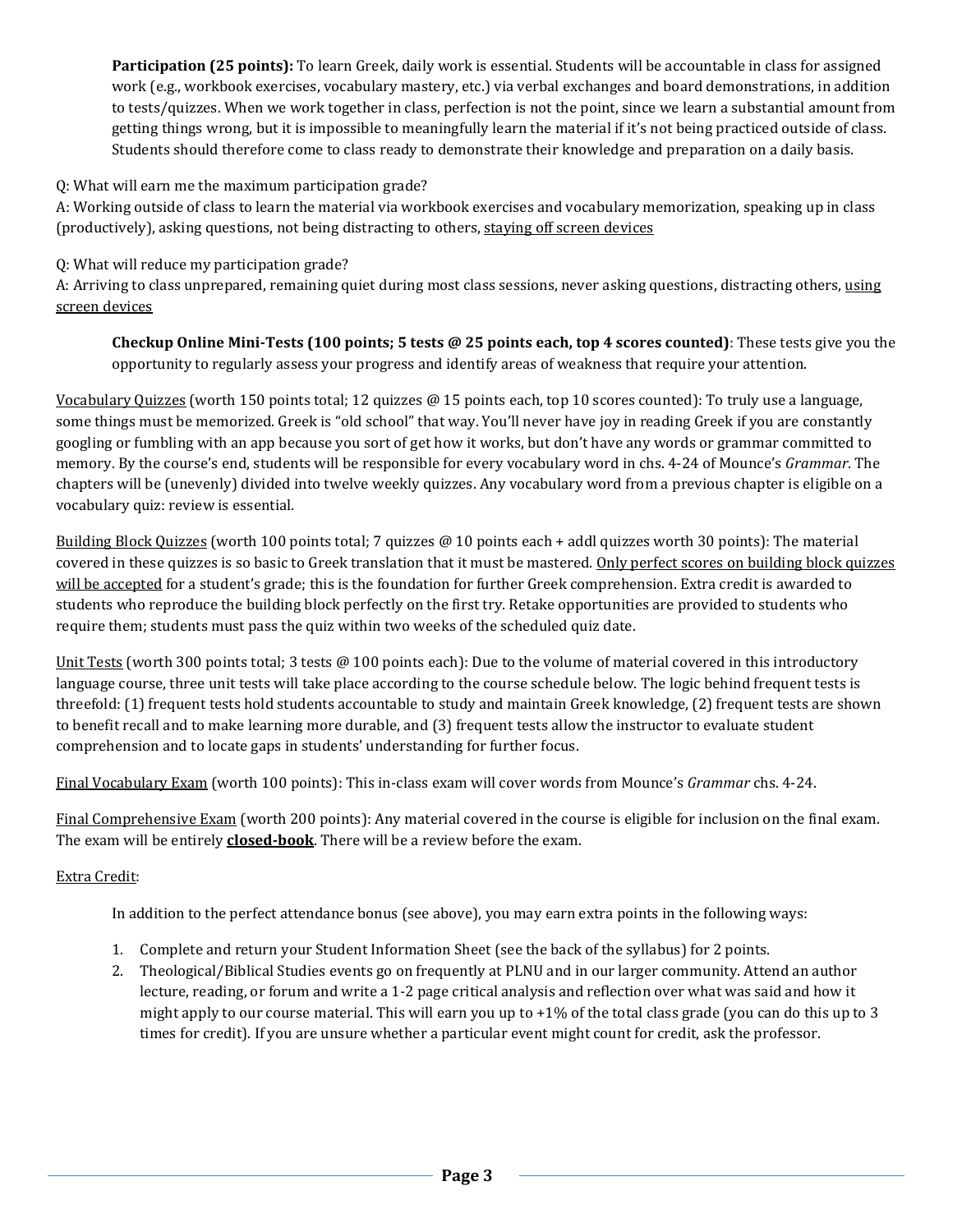## **INCLUSIVE LANGUAGE**

Point Loma Nazarene University approaches diversity from a biblical perspective, affirming that diversity is an expression of God's image, love, and boundless creativity. Recognizing that people have often used the English language in ways that imply the exclusion or inferiority of women and other marginalized groups, I strongly urge you to avoid sexist and racist language in your public discourse, in classroom discussions, and in your writings/translations. Thus, terms like "man" or "mankind" or the pronoun "he," should not be used to refer to all humans. Instead "humanity," "humans," and "he or she" better acknowledge women as full persons alongside men. We will translate accordingly.

For further help on this topic, please visit the following websites: http://www.whwomenclergy.org/booklets/inclusive\_language.php#two https://owl.english.purdue.edu/owl/resource/608/05/

## **INCOMPLETES AND LATE ASSIGNMENTS**

Assignments are to be completed/submitted by the beginning of the class session when they are due. The instructor reserves the right to refuse late work, and in fact, the course materials on Canvas are impossible to submit past the deadline without special permission. In case of excused absence, the student is responsible to notify the professor and to arrange a make-up quiz. In case of unexcused absence, missed quizzes cannot be made up.

## **USE OF TECHNOLOGY**

Students are encouraged to use technology, especially the Canvas site, for learning and communication *outside* of class. In fact, students should be checking their email daily to receive timely course-related communication. *In class, however, the professor has banned the use of electronic devices*, except by permission or in the case of specific need. (Please speak to me if, for example, you require a laptop for learning purposes and we will work out an accommodation.) For the sake of optimal student learning, and knowing the distractions available with just one click, you may not use laptops, tablets, smartphones, or any other screen-device during class.

## **ACADEMIC HONESTY**

Students should demonstrate academic honesty by doing original work and by giving appropriate credit to the ideas of others. As explained in the university catalog, academic dishonesty is the act of presenting information, ideas, and/or concepts as one's own when in reality they are the results of another person's creativity and effort. Violations of university academic honesty include cheating, plagiarism, falsification, aiding the academic dishonesty of others, or malicious misuse of university resources. A faculty member who believes a situation involving academic dishonesty has been detected may assign a failing grade for a) that particular assignment or examination, and/or b) the course following the procedure in the university catalog. Students may appeal also using the procedure in the university catalog. See complete university-wide academic honesty policy under "Academic and General Policies" in the catalog: https://catalog.pointloma.edu/.

## **ACADEMIC ACCOMMODATIONS**

If you have a diagnosed disability, please contact PLNU's Disability Resource Center (DRC) within the first two weeks of class to demonstrate need and to register for accommodation by phone at 619-849-2486 or by e-mail at DRC@pointloma.edu. See the PLNU Disability Resource Center website (https://www.pointloma.edu/offices/disability-resource-center) for additional information.

## **COPYRIGHT POLICY**

Point Loma Nazarene University, as a non-profit educational institution, is entitled by law to use materials protected by the US Copyright Act for classroom education. Any use of those materials outside the class may violate the law.

## **FINAL EXAMINATION POLICY**

Successful completion of this class requires taking the final examination **on its scheduled day**. The final examination schedule is posted on the PLNU Class Schedules website (https://www.pointloma.edu/offices/records/undergraduate-records). No requests for early examinations or alternative days will be approved.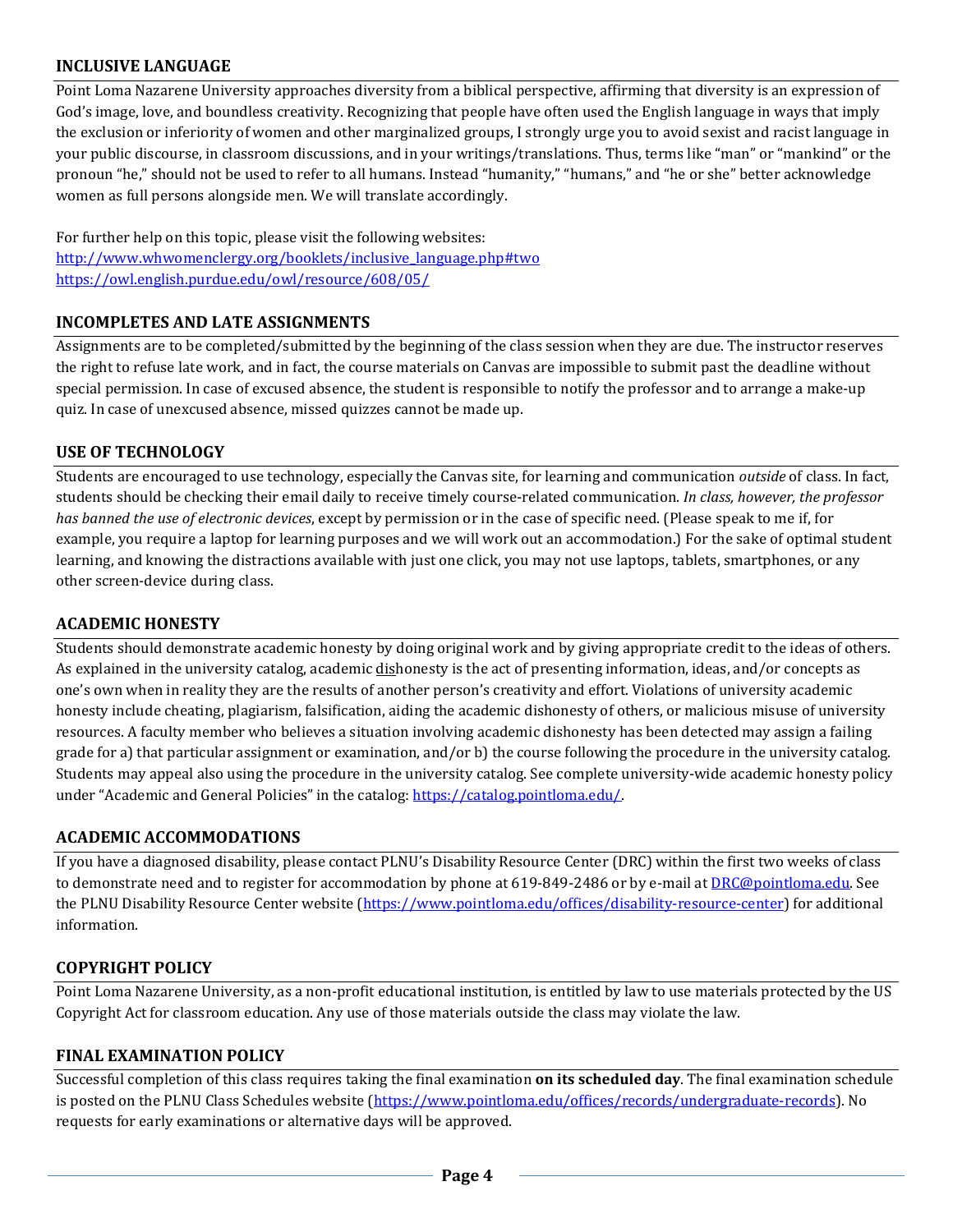# **COURSE SCHEDULE AND ASSIGNMENTS**

Course schedule, topics, evaluation, and assignments may be changed at the instructor's discretion.

|                | <b>MONDAY</b>                                                                         | <b>WEDNESDAY</b>                                                                  | <b>FRIDAY</b>                                                                  |
|----------------|---------------------------------------------------------------------------------------|-----------------------------------------------------------------------------------|--------------------------------------------------------------------------------|
| <b>WEEK 01</b> | [TUESDAY] AUG 28                                                                      | <b>AUG 29</b>                                                                     | <b>AUG 31</b>                                                                  |
| Introduction   |                                                                                       | Read: Mounce Chs. 1-3                                                             | Read: Mounce Ch. 4<br>Read: Lamerson pp. 11-14                                 |
|                |                                                                                       | <b>DUE: Student Info Sheet</b>                                                    | DUE: Wkbk 4                                                                    |
|                | In Class: Syllabus, Course Overview<br>In Class: Greek Alphabet                       | In Class: Pronunciation, Punctuation<br>In Class: Syllables, BBQ1: Alphabet       | In Class: English Grammar Review<br>In Class: Practice Reading                 |
| <b>WEEK 02</b> | <b>SEP 03</b>                                                                         | <b>SEP 05</b>                                                                     | <b>SEP 07</b>                                                                  |
|                |                                                                                       | Read: Mounce Ch. 4                                                                | Read: Mounce Chs. 6-7                                                          |
| Noun System    | NO CLASS: LABOR DAY                                                                   | Read: Lamerson pp. 17-18, 22-24                                                   |                                                                                |
|                |                                                                                       | <b>DUE: English Grammar Worksheet</b><br>In Class: Nouns, Definite Article, Cases | <b>DUE:</b> Wkbk 6 (parse, w-up, trans [evens])<br>In Class: Genitive, Dative  |
|                |                                                                                       | In Class: VOCQ1: Chs. 4, 6                                                        |                                                                                |
| <b>WEEK03</b>  | <b>SEP 10</b>                                                                         | <b>SEP 12</b>                                                                     | <b>SEP 14</b>                                                                  |
| Noun System    | DUE: Checkup Online Mini-Test #1                                                      | DUE: Wkbk 7 (evens: parse, w-up, trans, addl #14)                                 | Read: Mounce Ch. 8<br>DUE: Wkbk 8 (parse, w-up, trans [evens], addl #15)       |
|                |                                                                                       | In Class: Prepositions, Learn είμί Chart                                          | In Class: Adjectives                                                           |
|                | In Class: VOCQ2: Chs. 7, 8                                                            | In Class: BBO2: Definite Article                                                  |                                                                                |
| <b>WEEK 04</b> | <b>SEP 17</b><br>Read: Mounce Ch. 9                                                   | <b>SEP 19</b><br>Read: Lamerson pp. 33-34                                         | <b>SEP 21</b>                                                                  |
| Noun System    | DUE: Wkbk 9 (parse, w-up, trans [evens], addl #17)                                    | DUE: Checkup Online Mini-Test #2                                                  | DUE: Wkbk Reviews 1 & 2 (selected parts)                                       |
|                | In Class: Translating Noun Phrases<br>In Class: VOCQ3: Ch. 9                          | In Class: BBQ3: είμί                                                              | In Class: Test 1 Review, Q&A                                                   |
| <b>WEEK 05</b> | <b>SEP 24</b>                                                                         | <b>SEP 26</b>                                                                     | <b>SEP 28</b>                                                                  |
| Noun System    |                                                                                       | Read: Mounce Chs. 15-16                                                           | Read: Lamerson pp. 42-44                                                       |
|                | In Class: TEST 1: Nouns (Chs. 4-9)                                                    | In Class: VOCQ4: Ch. 16                                                           | DUE: Lamerson Exercises pp. 44-46<br>In Class: Introduction to Greek Verbs     |
|                |                                                                                       |                                                                                   | In Class: Introduction to λύω chart                                            |
| <b>WEEK 06</b> | <b>OCT 01</b>                                                                         | <b>OCT 03</b>                                                                     | <b>OCT 05</b>                                                                  |
| Verb System    | Read: Lamerson pp. 47-48                                                              |                                                                                   | Read: Mounce Ch. 17<br>Read: Lamerson pp. 52-53                                |
|                | DUE: Wkbk 16 <sup>(2)</sup> (p. 171, parse 1-5, trans 1-6)                            | DUE: Wkbk 16 <sup>(2)</sup> (parse 6-10, trans 7-10, addl 13-<br>20, Eng to Grk)  | DUE: Wkbk 17 <sup>(2)</sup> (parse, w-up, trans)                               |
|                | In Class: Pres. Act. Ind., Verbs Cont'd                                               | In Class: Contract Verbs                                                          | In Class: Present Middle/Passive                                               |
|                | In Class: VOCO5: Chs. 17, 18                                                          | In Class: λύω Present Chart                                                       | In Class: BBQ4: λύω Present                                                    |
| <b>WEEK 07</b> | <b>OCT 08</b>                                                                         | <b>OCT 10</b>                                                                     | <b>OCT 12</b>                                                                  |
| Verb System    | Read: Mounce Ch. 18<br>DUE: Wkbk 18 <sup>(2)</sup> (parse, trans [evens], addl 14-18) | Read: Mounce Ch. 21<br>DUE: Wkbk 21 <sup>(2)</sup> (parse, w-up, trans [odds])    | Read: Lamerson pp. 54-55<br>DUE: Wkbk Review 3 <sup>(2)</sup> (selected parts) |
|                |                                                                                       | DUE: Checkup Online Mini-Test #3<br>In Class: Pres./Imperf. Verbs Wrap-Up         |                                                                                |
|                | In Class: Imperf. Ind., λύω Imperf. Chart<br>In Class: VOCQ6: Ch. 21                  |                                                                                   | In Class: Test 2 Review, Q&A<br>In Class: <b>BB05: λύω Imperfect</b>           |
| WEEK 08        | <b>OCT 15</b>                                                                         | <b>OCT 17</b>                                                                     | <b>OCT 19</b>                                                                  |
| Verb System    |                                                                                       | Read: Mounce Ch. 10<br>Read: Lamerson pp. 27-28                                   | NO CLASS: FALL BREAK                                                           |
|                | In Class: TEST 2: Verbs                                                               | In Class: Third Declension, τίς/τί                                                |                                                                                |
|                | $(Chs. 15-18, 21)$                                                                    | In Class: VOCQ7: Ch. 10                                                           |                                                                                |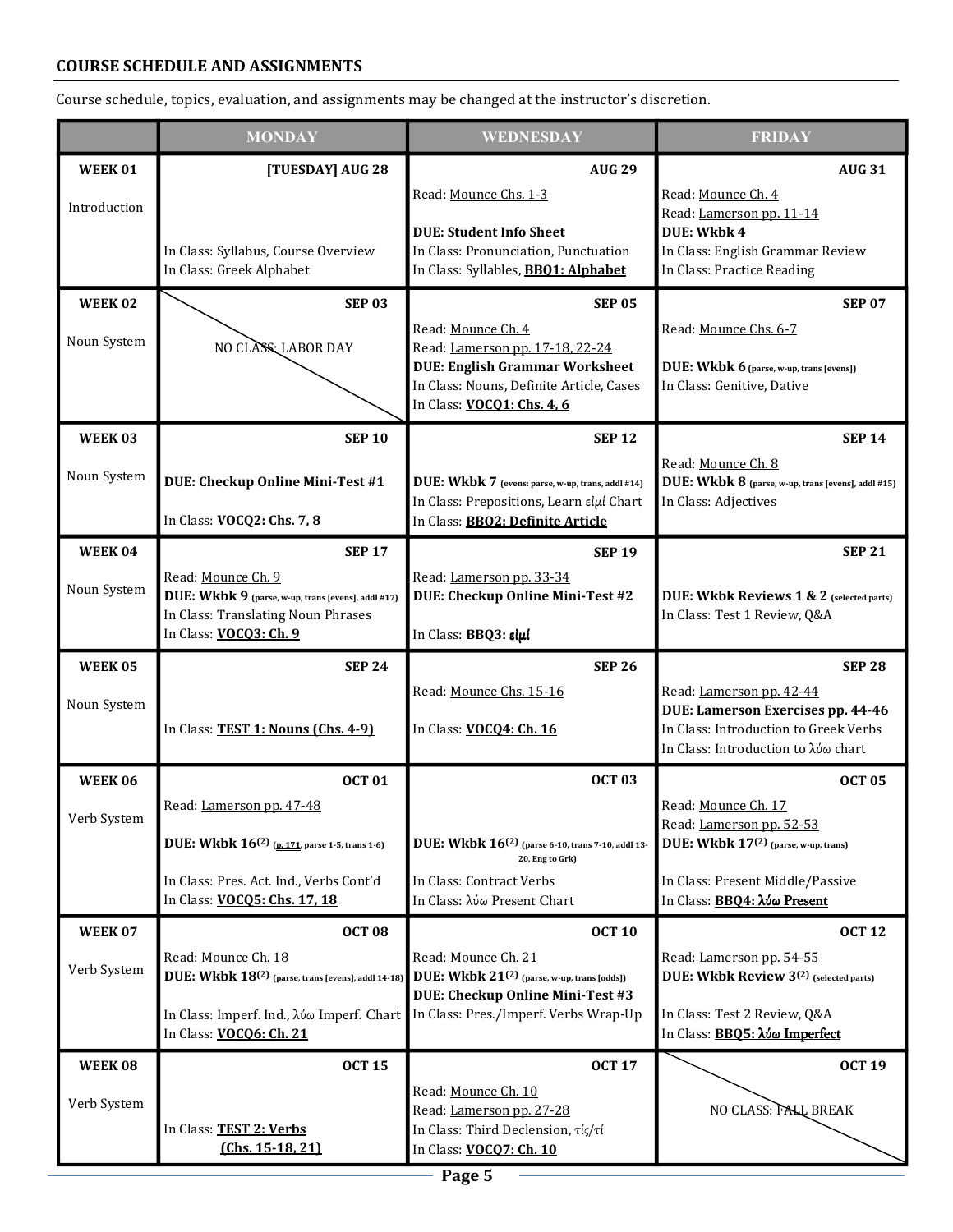|                                                                      | <b>MONDAY</b>                                                                                                                                                                         | WEDNESDAY                                                                                                                                                               | <b>FRIDAY</b>                                                                                                                                                          |  |
|----------------------------------------------------------------------|---------------------------------------------------------------------------------------------------------------------------------------------------------------------------------------|-------------------------------------------------------------------------------------------------------------------------------------------------------------------------|------------------------------------------------------------------------------------------------------------------------------------------------------------------------|--|
| <b>WEEK09</b><br>Advanced<br>Nouns<br>(Including 3rd<br>Declension)  | <b>OCT 22</b><br>Read: Lamerson pp. 37-39<br>DUE: Wkbk 10 <sup>(2)</sup> (all parsing/translation)<br>In Class: 1st & 2 <sup>nd</sup> Personal Pronouns                               | <b>OCT 24</b><br>Read: Mounce Ch. 11<br>DUE: Wkbk 11 <sup>(2)</sup> (parse, trans [evens], Eng to Grk)<br>In Class: Other Uses of άυτός<br>In Class: VOCO8: Chs. 11, 12 | <b>OCT 26</b><br>Read: Mounce Ch. 12<br>DUE: Wkbk 12(2) (parse [odds], trans 6-10, addl<br>#13, #17, Eng to Grk)<br>In Class: BBQ6: Tlc/Tl                             |  |
| <b>WEEK 10</b><br>Advanced<br>Nouns<br>(Including 3rd<br>Declension) | <b>OCT 29</b><br>DUE: Checkup Online Mini-Test #4<br>In Class: Demonstrative Pronouns/Adjs.<br>In Class: VOCO9: Chs. 13, 14                                                           | <b>OCT 31</b><br>Read: Mounce Ch. 13<br>DUE: Wkbk 13 <sup>(2)</sup> (evens: parse, w-up, trans)<br>In Class: Relative Pronoun                                           | <b>NOV 02</b><br>Read: Mounce Ch. 14<br>DUE: Wkbk 14 <sup>(2)</sup> (evens: parse, w-up, trans)<br>In Class: Advanced Nouns, Continued<br>In Class: <b>BBQ7: άυτός</b> |  |
| <b>WEEK 11</b><br>More Verbs<br>(Future &<br>Aorist Tenses)          | <b>NOV 05</b><br>DUE: Wkbk 13 <sup>(2)</sup> (trans [odds])<br>DUE: Wkbk 14 <sup>(2)</sup> (trans [odds], addl #14)<br>In Class: Future Tense<br>In Class: <b>VOCO10: Chs. 19, 20</b> | <b>NOV 07</b><br>Read: Mounce Ch. 19<br>DUE: Wkbk 19(2) (parse, w-up, trans)<br>In Class: Liquid/Other Forms of Future                                                  | <b>NOV 09</b><br>Read: Mounce Ch. 20<br>DUE: Wkbk 20 <sup>(2)</sup> (parse, w-up, trans)<br>In Class: Review, Q&A                                                      |  |
| <b>WEEK 12</b><br>More Verbs<br>(Future &<br>Aorist Tenses)          | <b>NOV 12</b><br>DUE: Checkup Online Mini-Test #5<br>In Class: Receive Take-Home Test #3<br>In Class: VOCQ11: Ch. 22                                                                  | <b>NOV 14</b><br>DUE: Wkbk Review 4 <sup>(2)</sup> (selected parts)<br>In Class: Aorist Verbs, 1st & 2nd Aorist                                                         | <b>NOV 16</b><br>Read: Mounce Ch. 22<br>DUE: Wkbk 22 (p. 87, parse, w-up, trans)<br>In Class: 1st Aorist, Continued                                                    |  |
| <b>WEEK 13</b><br>More Verbs<br>(Future &<br>Aorist Tenses)          | <b>NOV 19</b><br><b>DUE: Take-Home Test #3</b>                                                                                                                                        | <b>NOV 21</b><br>NO CLASS: THANKSGIVING BREAK                                                                                                                           | <b>NOV 23</b><br>NO CLASS: THANKSGIVING BREAK                                                                                                                          |  |
| <b>WEEK 14</b><br>More Verbs<br>(Future &<br>Aorist Tenses)          | <b>NOV 26</b><br>Read: Lamerson pp. 71-73<br>In Class: 1st Aorist Active/Middle Ind.<br>In Class: VOCQ12: Chs. 23, 24                                                                 | <b>NOV 28</b><br>Read: Mounce Ch. 23<br>DUE: Wkbk 23 (parse, w-up, trans)<br>In Class: Aorist and Future Passive Ind.                                                   | <b>NOV 30</b><br>Read: Mounce Ch. 24<br>DUE: Wkbk 24 (parse, w-up, trans)<br>In Class: Vocabulary Review                                                               |  |
| <b>WEEK 15</b><br>Wrap Up                                            | <b>DEC 03</b><br>DUE: Wkbk 24 (trans [odds])<br>In Class: <b>VOCAB FINAL (Chs. 4-24)</b>                                                                                              | <b>DEC 05</b><br>DUE: Wkbk Review 5 (selected parts)<br>In Class: Translation and Review                                                                                | <b>DEC 07</b><br>In Class: Translation and Review                                                                                                                      |  |

| <b>FINALS</b> | GRK207 Sec. 1 (regularly meets MWF @ 10:55am) |                               |
|---------------|-----------------------------------------------|-------------------------------|
| <b>WEEK</b>   | <b>Final Exam Day/Time:</b>                   | Monday, 12/10, 10:30am-1:00pm |
|               |                                               |                               |